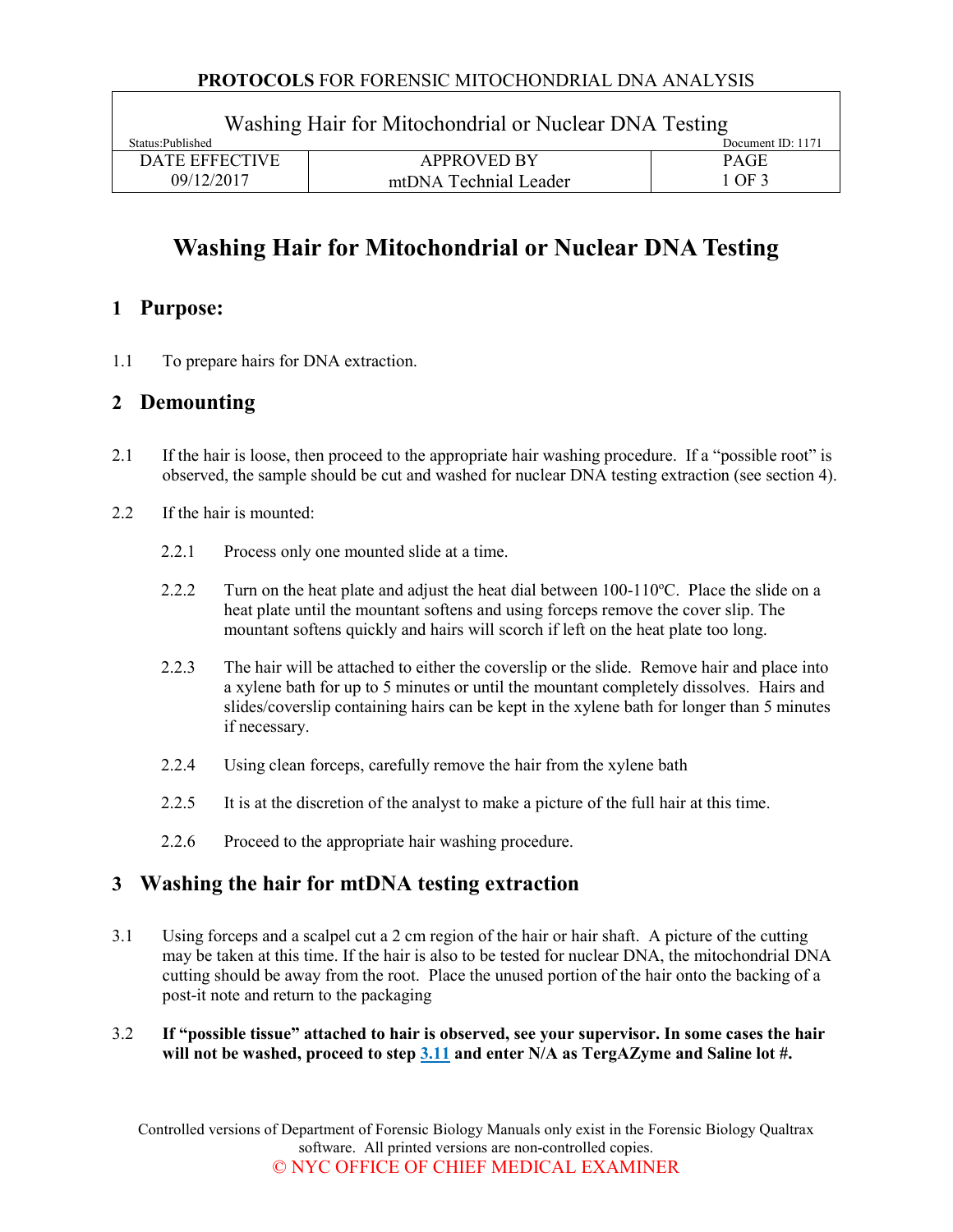#### **PROTOCOLS** FOR FORENSIC MITOCHONDRIAL DNA ANALYSIS

<span id="page-1-0"></span>

| Washing Hair for Mitochondrial or Nuclear DNA Testing |                       |                   |  |  |
|-------------------------------------------------------|-----------------------|-------------------|--|--|
| Status: Published                                     |                       | Document ID: 1171 |  |  |
| <b>DATE EFFECTIVE</b>                                 | <b>APPROVED BY</b>    | <b>PAGE</b>       |  |  |
| 09/12/2017                                            | mtDNA Technial Leader | 2 OF 3            |  |  |

- 3.3 Prepare 5% TergAZyme solution by adding 15ml of Ultra Pure Water water to 0.75g of TergAZyme. Mix well. Record TergAZyme lot #.
- 3.4 Using clean forceps, place the hair fragment cutting into a 1.5 ml tube with 1 ml of 5% TergAZyme solution. Vortex the tube for 1 minute at high speed, and place into the sonicator for 15 minutes. After sonication, vortex the sample again for 1 minute at high speed.
- 3.5 Prepare a 50 ml Falcon tube and filter cup. Label the tube and filter cup tab with the sample name. Pre-wet the filter cup membrane with 1 ml of Ultra Pure Water  $dH_2O$ .
- 3.6 Remove the hair from the TergAZyme with clean forceps, and place the hair into the filter cup in the center of the membrane.
- 3.7 Wash the hair with 1 ml of Ultra Pure Water dH2O. Allow the liquid to pass through the filter.
- 3.8 Wash the hair with 1 ml of 0.85% saline. Allow the liquid to pass through the filter. Record Saline Lot #.
- 3.9 Wash the hair with 1 ml of 100% ethanol. Allow the liquid to pass through the filter.
- 3.10 Remove the filter cup containing the hair and place on a lint free wipe to let the ethanol evaporate. Once the filter membrane is dry, the hair will be dry as well.
- 3.11 Transfer the cut hair fragment to the bottom of a clean 1.5 ml tube. Label the tube.
- 3.12 Store the tube containing the hair fragment in the appropriate "To Be Extracted" cryobox in the pre-amplification laboratory freezer.
- 3.13 Proceed to Mitochondrial extraction for mitochondrial DNA testing procedure.

## **4 Washing the hair for nuclear DNA testing extraction**

- 4.1 For nuclear DNA extractions, using forceps and a scalpel cut up to 1.5 cm of the proximal region of the hair, including the root. Place the unused portion of the hair onto the backing of a post-it note and return to the packaging. A picture of the root should be taken at this time.
- 4.2 If "possible tissue" attached to hair is observed, see your supervisor. In some cases the hair will not be washed, proceed to step [4.8](#page-2-0) and enter N/A as Saline lot #.
- 4.3 Prepare a 50 ml Falcon tube and filter cup set by labeling the tube and filter cup tab with the sample name. Pre-wet the filter cup membrane with 1 ml of 0.85% saline. Document Saline lot #.
- 4.4 Using clean forceps, place the cut hair into the filter cup in the center of the membrane.